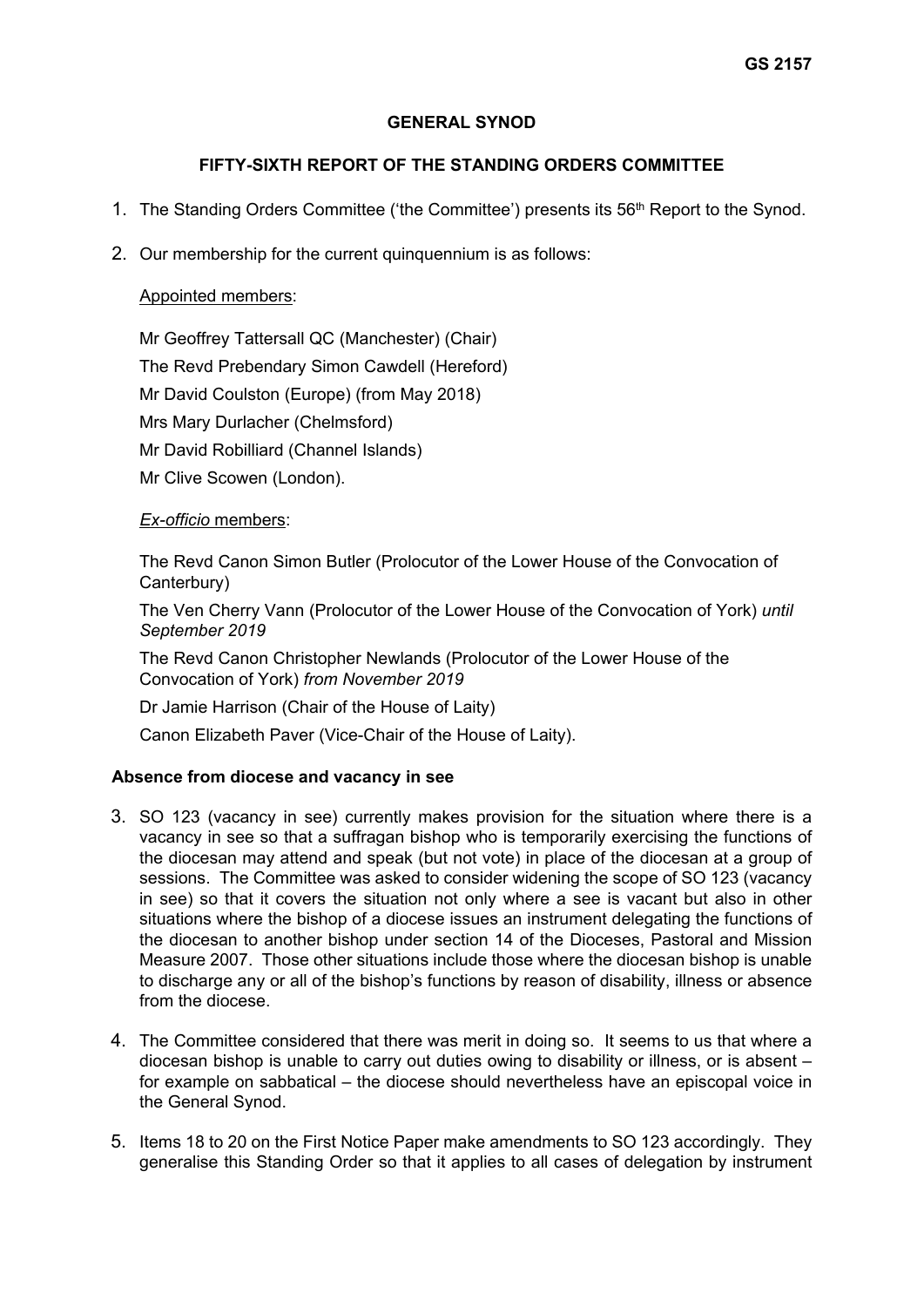under section 14 of the Dioceses, Pastoral and Mission Measure 2007 and not just those cases where there is a vacancy in see.

- 6. The amendments also ensure that the provision applies to delegations to any bishop who is not a member of the House of Bishops, rather than just a suffragan who is not an elected member of the House.
- 7. In consequence of those changes, item 18 changes the title of the Standing Order.

# **Election appeals**

- 8. At the July 2019 group of sessions the Synod approved an amendment to SO 132 concerned with the scrutiny by the Clerk of nominations for "relevant elections" (i.e. elections in which the Synod or its Houses, or the Convocations, constitute the electorate and elections to bodies whose constitutions provide for the Synod's Standing Orders relating to elections to apply: see SO 131). Items 21 to 23 further amend SO 132 so that the proposer and seconder, in addition to the candidate, are informed of a ruling by the Clerk that a nomination is not valid and the reasons for the ruling.
- 9. The First Notice Paper for the July 2019 group of sessions also contained a set of amendments concerned with appeals arising from relevant elections. These had been brought forward by the Committee following comment made by an appeal tribunal in its determination of an appeal concerning an election of members of the House of laity to the Crown Nominations Commission. The appeal tribunal considered that the existing provisions relating to appeals were inadequate in various respects.1
- 10. The sitting at which the proposed amendments to the Standing Orders were to be taken ended before they could be moved. We consider that to have been fortuitous, as it has given us the opportunity to give further consideration to the proposed Standing Orders relating to election appeals, including amendments that had been tabled to a number of them at the July 2019 group of sessions.
- 11. The Committee has, following further discussion, decided to propose a more developed approach to the way in which election appeals are dealt with. Items 24 to 26 on the First Notice Paper accordingly provide for new rules on election appeals.
- 12. These rules provide for several new matters. They clarify rights of appeal relating to eligibility of a voter and the validity of a nomination (see SOs 135 and 135A). They introduce two new procedures (see SOs 135C): a fast-track procedure (**'summary appeal'**) for cases which raise a point of law (for example, whether a vote should have been allowed); and a full procedure with a hearing by a panel (**'full appeal'**) for cases which involve disputes of fact (for example, whether the conduct of the election affected the result). The new rules also make detailed specific provision about the findings which are possible on each type of appeal (see SOs 135F and 135M).
- 13. The amendments provide that a candidate who is not an elector should not have a right of appeal against a decision that his or her nomination was not valid or that any other nomination was valid. Rather, any elector could bring the appeal and, for that purpose, the decision on the validity of the nomination will be sent to the proposer and seconder as well as the candidate (see items 21 and 22).
- 14. On a **summary appeal**, there is to be a two-day period for bringing the appeal and the appeal is to be determined within seven days. A summary appeal is to be heard by the Dean of the Arches and Auditor or, if he or she is not available, either of the Vicars-General

<sup>1</sup> See further the Fifty-Third Report of the Committee and the Fifty-Fifth Report of the Committee.